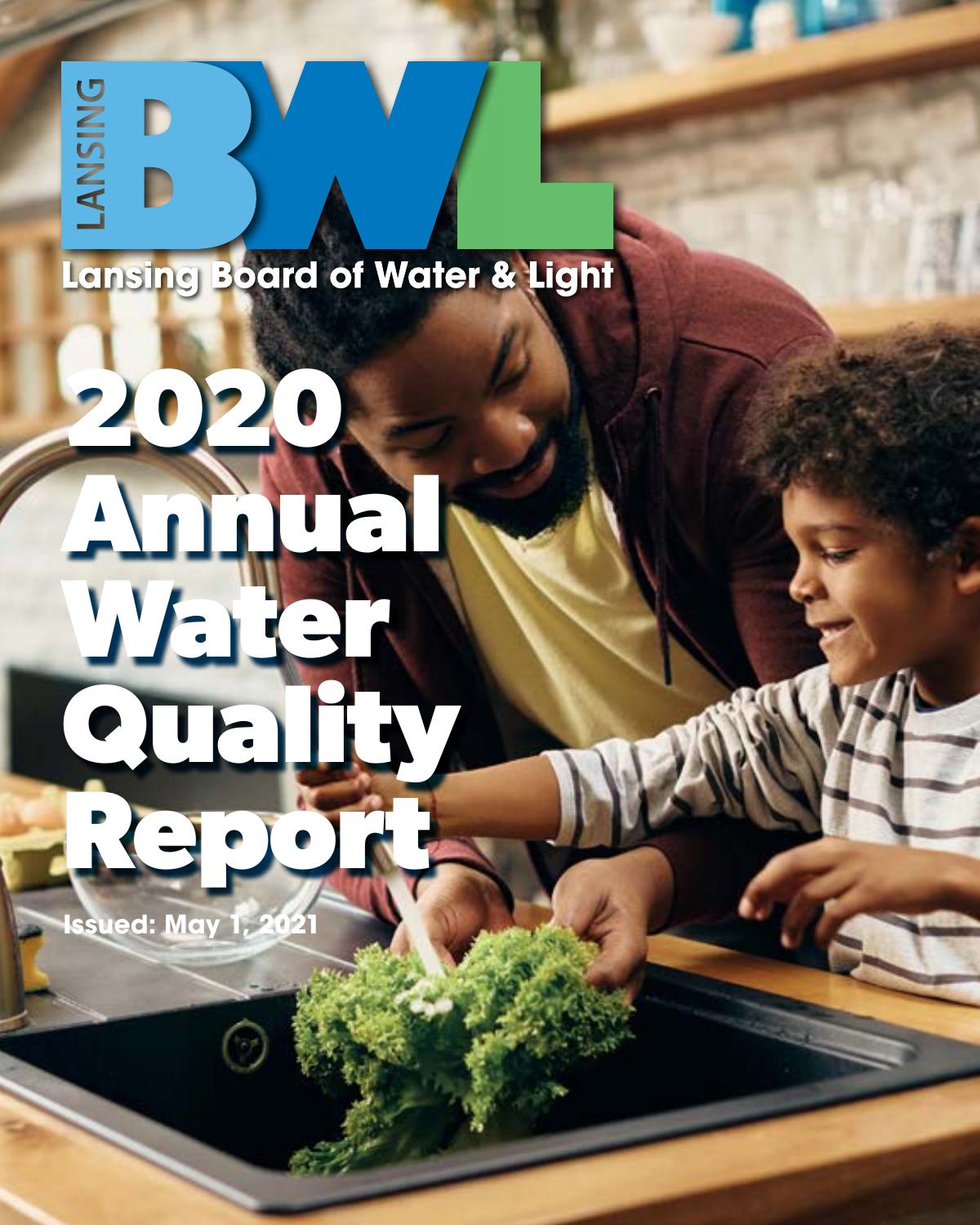

Lansing Board of Water & Light continues to meet or exceed all water quality standards established by the U.S. Environmental Protection Agency (EPA) and the Michigan Department of Environment, Great Lakes, and Energy (EGLE)

We are pleased to present the 23rd annual report summarizing the quality of the drinking water provided to you by the Lansing Board of Water & Light (BWL) for the 2020 calendar year. This Consumer Confidence Report is required by the Federal and State of Michigan Safe Drinking Water Acts (SDWA). This report discusses the source of your tap water, the results of tests we regularly conduct to assure the quality of your water and additional information you may wish to know about your drinking water.

As a publicly-owned utility, the BWL encourages public interest and participation in decisions affecting the community's drinking water. The BWL's Board of Commissioners meet on the fourth Tuesday of every other month at our REO Town Depot Facility, 1201 S. Washington Avenue in Lansing or conducted via WebEx Conferencing due to public safety concerns resulting from the COVID-19 pandemic. Meeting dates and times are published in advance and may be found on the BWL's website or by calling 517-702-6006. Our board meetings are open to the public.

#### **Dear Customer,**

The last year has presented the world with challenges and caused a disruption in all of our lives, pushing us to take every precaution to ensure the health and safety of ourselves and loved ones. The BWL suspended water shut-offs during the pandemic before the state mandate to ensure customers could continue to have safe water available in their homes and businesses, and took extra measures to protect our workforce and maintain the reliability and continuity of utility services. The BWL understands the importance of having safe, affordable and reliable services during times of uncertainty. Knowing you have electricity and safe drinking water is essential.

The safety and quality of our drinking water is always a top concern, and the BWL works hard to protect our drinking water all the way from the groundwater source, to the faucets at our homes, schools and businesses. We continue to evaluate the water quality entering our water conditioning plants and in our water distribution to provide the best product to our customers. We're diligent at maintaining and upgrading equipment at our water conditioning plants and making improvements in our water distribution system by replacing old water mains. In 2020, we replaced approximately 8,010 feet or 1.5 miles of main throughout our service territory. The BWL currently has approximately 18,900 feet or 3.5 miles of main improvements scheduled for 2021.

The BWL is confident in our water, will continue to take steps to maintain great water quality and inform our customers about the benefits of drinking from the tap.

Sincerely,

Water Quality Administrator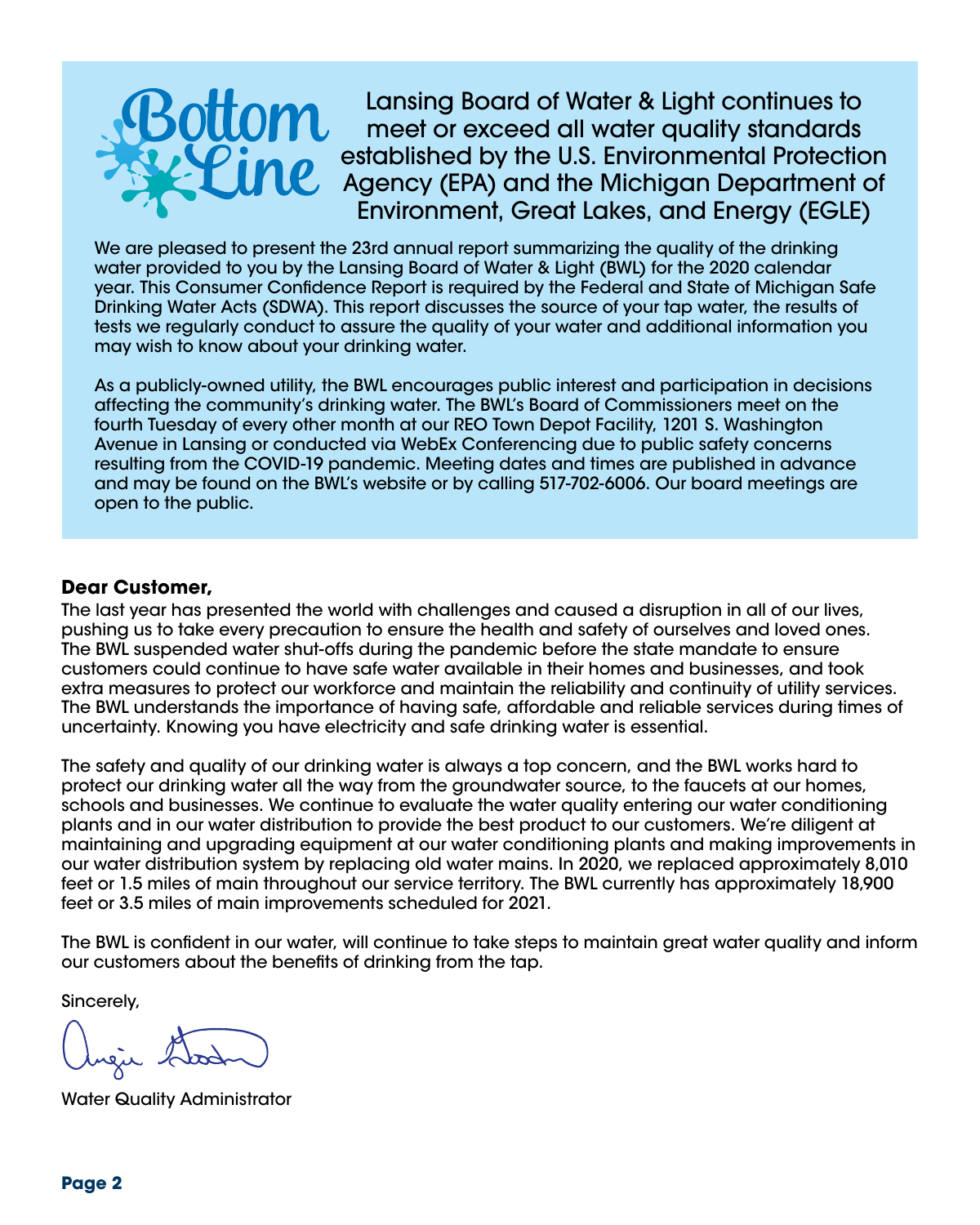# **About Us**

The BWL was established in 1885 by a vote of the people of Lansing to fund a publicly owned utility to meet their need for adequate fire protection, proper sanitation and improved street lighting for the city. The Lansing community and the BWL service territory have been very fortunate to be located over the center of the Saginaw Aquifer, which has been called one of the finest natural sources of groundwater ever discovered.



#### **Recognitions**

BWL would like you to join us in giving a shout out to all or our water personnel who made 2020 a huge success! When presented with all of the challenges from the pandemic, BWL employees stepped up to the plate and understood the importance of continuing to provide great water to our customers. Whether working remotely from home, at the Water Conditioning Plants, out in the field on water mains, collecting water samples throughout the system, analyzing the water samples in the lab or communicating with customers, BWL employees remain dedicated to providing safe, reliable and affordable drinking water to our customers.

#### **Table of Contents**

| Protecting Your Water Supply 4               |
|----------------------------------------------|
| Data Tables and Information  5               |
| Unregulated Contaminants 8                   |
| Important Information About Lead 9           |
| <b>Parameters of BWL Conditioned Water11</b> |
| Understanding Water Measurements 11          |
| EPA Health Information 12                    |
| Contact Information 12                       |

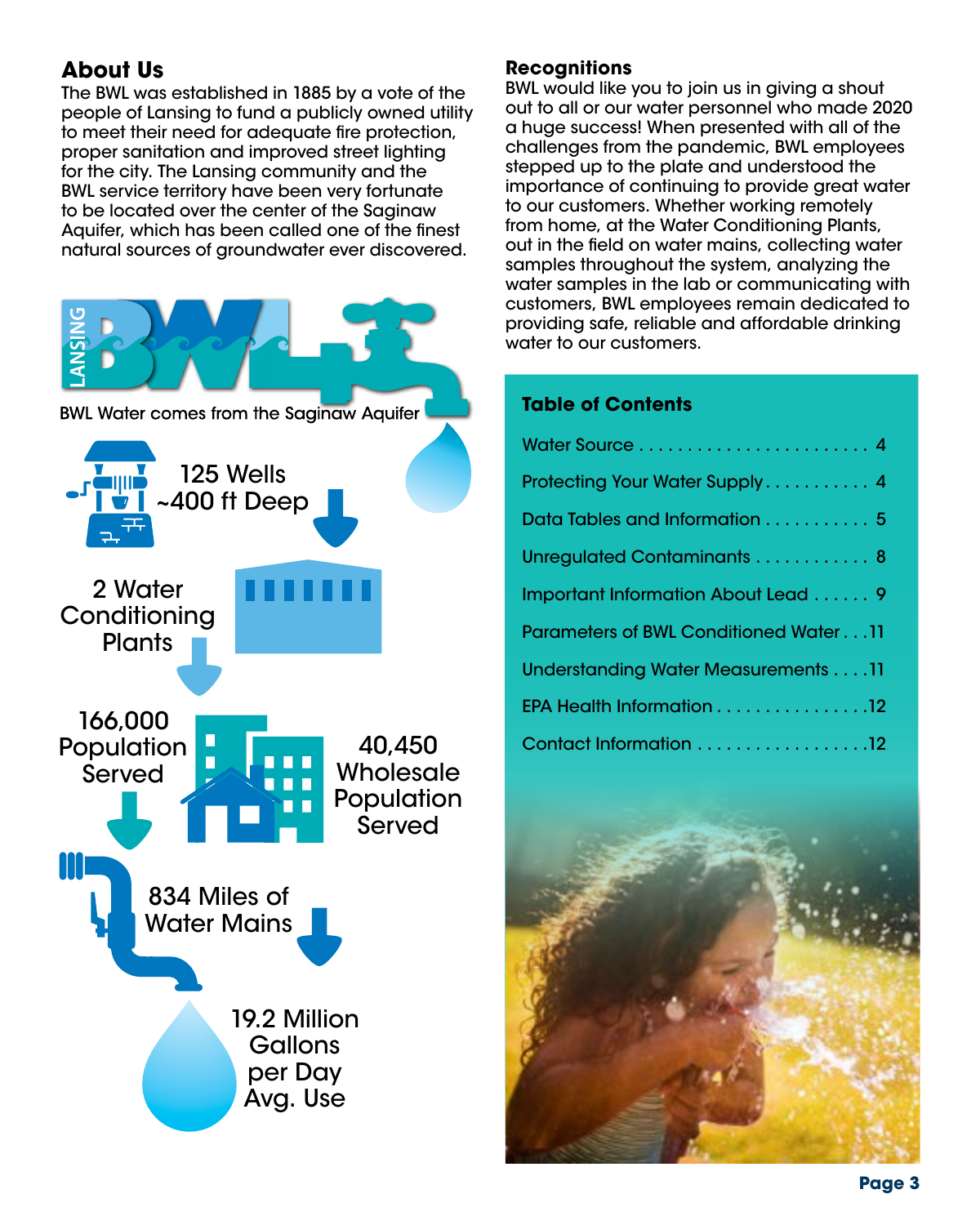# <span id="page-3-0"></span>**Water Source**

BWL drinking water comes from 125 groundwater wells that are approximately 400 feet deep. The source of this plentiful supply is an underground aquifer, which underlies much of the mid-Michigan region. Water from BWL wells is transported through large transmission mains to one of two water conditioning plants.

The plants soften the water by removing about 80 percent of the hardness. The softened water is then disinfected, fluoridated, treated with corrosion control, filtered and stored in reservoirs for distribution to customers. Lansing is one of the largest communities in the country to rely exclusively on groundwater to meet its drinking water requirements.

#### **Protect Your Water Supply**



The BWL actively supports regional wellhead protection activities and has an award-winning Wellhead Protection Program. The United States Geological Survey has developed a regional aquifer computer model of the mid-Michigan area

that provides important information about the groundwater supplies. Major support for the project was provided through a stateadministered wellhead protection grant to the BWL.

Lansing's drinking water source is largely protected from contamination or direct contact with surface waters by layers of clay and shale. There are areas at the surface, however, that directly contribute to the aquifer without the protection of clay and shale layers.

In 2003, EGLE assessed the vulnerability of the aquifer to impacts from human activities. Because there are several known and potential sources of contamination in and near the BWL's wellhead protection areas, the aquifer in this region has been assessed as "highly susceptible" to contamination. If you desire more information on this local Source Water Assessment, contact BWL's Water Quality Administrator at 517-702-7059 or [water@lbwl.com](mailto:water%40lbwl.com?subject=).



#### **Help protect this essential resource.**

Actions taken on the surface can impact the groundwater we drink.

- Waste Disposal: Properly dispose of waste such as gasolines, oils, pesticides, paints and antifreeze. Toxic substances poured/ spilled on the ground or down a drain can contaminate the water you drink.
- Never Flush: Many items containing toxins are non-biodegradable. They clog pipes, destroy protective bacteria and wreak havoc at the Wastewater Treatment Plant. For a complete list, visit [epa.gov/septic.](http://epa.gov/septic)
- Medications: Prescription and over-thecounter drugs are NOT safe to flush. They break down in the water and wastewater treatment plants. Treatment plants are not equipped to remove them, and they end up back in our water supply. Visit [Michigan.gov/](http://Michigan.gov/egledrugdisposal) [egledrugdisposal](http://Michigan.gov/egledrugdisposal) to find a place to dispose of them properly.
- Conserve: Saving water reduces energy costs and helps keep more water in our lakes, rivers and groundwater supply.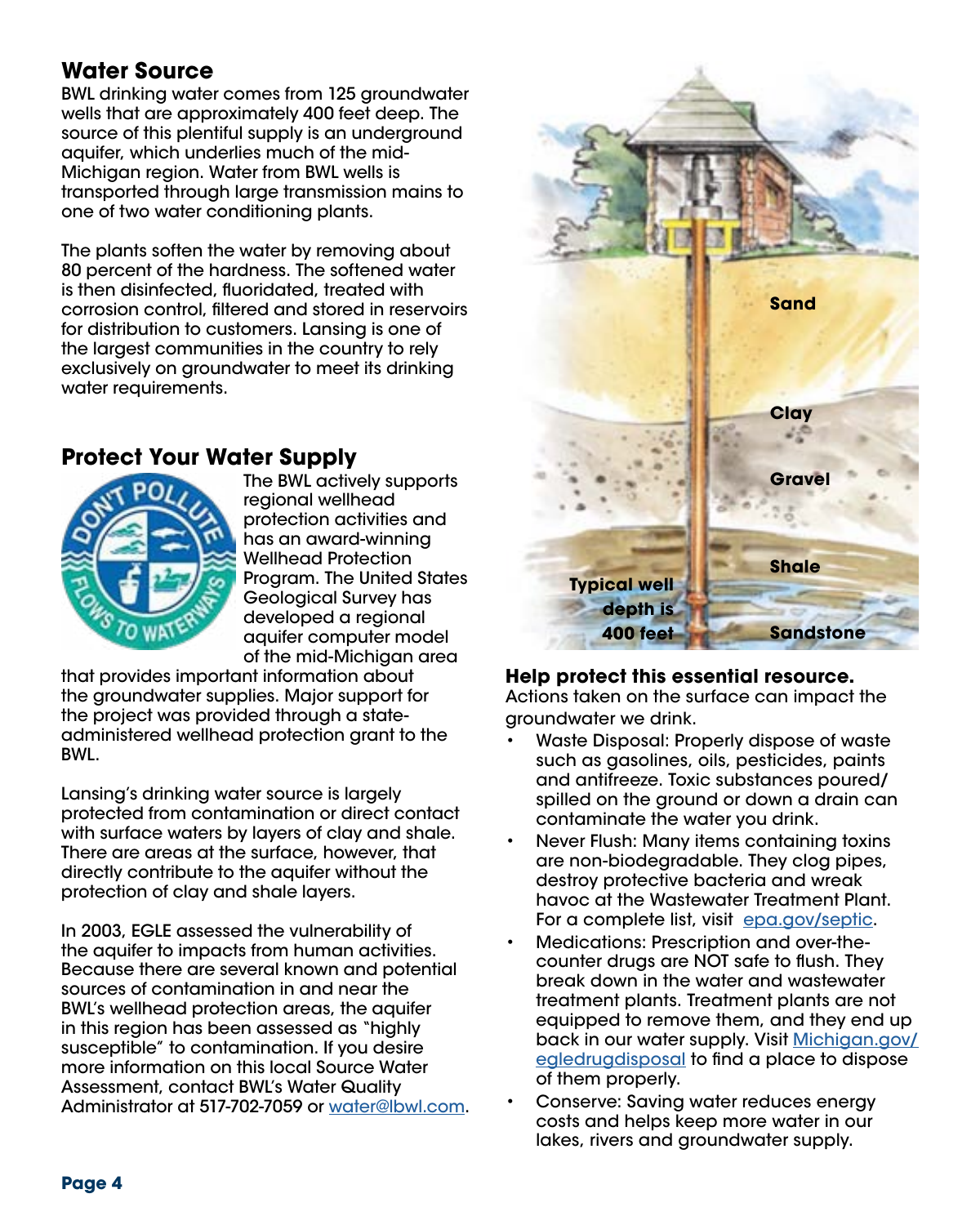#### <span id="page-4-0"></span>**How to Read the Water Quality Data Tables**

The BWL conducts frequent tests of the water and the following tables list parameters, even in the smallest traces, which may be associated with health, aesthetics or no established standards. Drinking water may reasonably be expected to contain at least small amounts of some parameters and this does not necessarily indicate a health risk. These tables contain the name, the highest level allowed if regulated, the ideal goals for public health if established, the amount detected and the usual sources of such parameter. The tables do not list the hundreds of parameters for which the BWL tested but did not detect a presence.

Unless otherwise noted, the data presented in this table is from testing done January 1 – December 31, 2020. The BWL can monitor for certain parameters less often than once per year because the concentrations are not expected to vary significantly from year to year. While all the data are representative of the BWL's water quality, some results are more than one year old.

#### **Key to Tables**

- **AL Action Level:** The concentration of a contaminant which, if exceeded, triggers treatment or other requirements that a water system must follow.
- **L1 Level 1 Assessment:** A study of the water supply to identify potential problems and determine (if possible) why total coliform bacteria have been found in our water system.
- **L2 Level 2 Assessment:** A very detailed study of the water system to identify potential problems and determine (if possible) why an E. coli MCL violation has occurred and/or why total coliform bacteria have been found in our water system on multiple occasions.
- **MCL Maximum Contaminant Level:** The highest level of a contaminant that is allowed in drinking water. MCLs are set as close to the MCLGs as feasible using the best available treatment technology.
- **MCLG Maximum Contaminant Level Goal:** The level of a contaminant in drinking water below which there is no known or expected risk to health. MCLGs allow for a margin of safety.
- **MRDL Maximum Residual Disinfectant Level:** The highest level of a disinfectant allowed in drinking water. There is convincing evidence that the addition of a disinfectant is necessary for control of microbial contaminants.
- **MRDLG Maximum Residual Disinfectant Level Goal:** The level of a disinfectant in drinking water below which there is no known or expected risk to health. MRDLGs do not reflect the benefits of the use of disinfectants to control microbial contamination.
- **N/A Not Applicable**
- **ND Not detectable at testing limit**
- **pCi/L Picocuries per liter** (a measure of radioactivity)
- **PPB Parts Per Billion**, or micrograms per liter (ug/l) (equivalent to one penny in \$10,000,000).
- **PPM Parts Per Million,** or milligrams per liter (mg/l) (equivalent to one penny in \$10,000).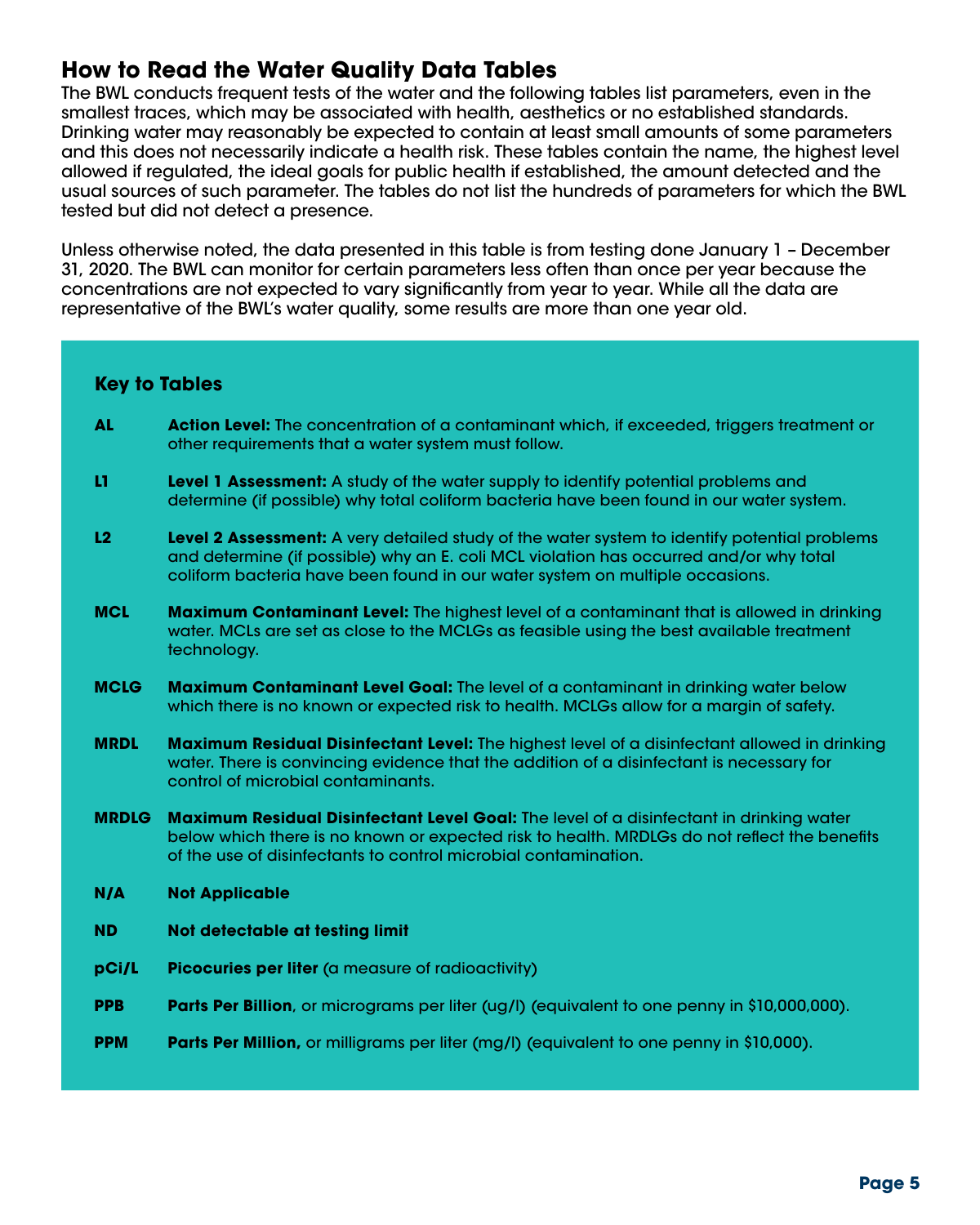# **2020 Regulated Detected Contaminants Tables**

#### **Substances Measured in the Distribution System**

#### **Total Coliform Bacteria**

As referenced by the EPA, total coliforms are a group of related bacteria that are (with few exceptions) not harmful to humans. A variety of bacteria, parasites and viruses, known as pathogens, can potentially cause health problems if humans ingest them. The EPA considers total coliforms a useful indicator of pathogens, such as E. coli, for drinking water. Total coliforms are used to determine the adequacy of water treatment and the integrity of the distribution system.

<https://www.epa.gov/dwreginfo/revised-total-coliform-rule-and-total-coliform-rule>

| Microbial Contaminants Detected | <b>Number</b> | Triggered? | 12<br>Assessment Assessment<br>Triggered? | <b>Major Sources</b>                 | Violation? |
|---------------------------------|---------------|------------|-------------------------------------------|--------------------------------------|------------|
| <b>Total Coliform Bacteria</b>  |               | No         | No                                        | Naturally present in the environment | No         |
| E. coli                         |               | No         | No                                        | Human or animal fecal waste          | No         |

#### **Disinfectants and Disinfection By-Products**

The BWL adds chloramine to its water at the conditioning plants to protect against bacterial growth. Chloramine is used instead of other disinfectant options because it minimizes the number and level of chlorination byproducts, persists longer in the distribution system and leaves little or no unpleasant odor and taste. The following table lists the chloramine levels and disinfection byproducts created by the reaction of our chloramine treatment and naturally occurring organic compounds.

| <b>Regulated</b><br><b>Contaminant</b>  | <b>Unit</b> |    | MCL MCLG               | <b>Highest Average</b><br><b>Detected Level</b> | <b>Range of</b><br><b>Detected Levels</b> | <b>Major Sources</b>                         | Violation? |
|-----------------------------------------|-------------|----|------------------------|-------------------------------------------------|-------------------------------------------|----------------------------------------------|------------|
| <b>Haloacetic Acids</b><br>(HAA5)       | <b>PPB</b>  | 60 | N/A                    | 2.5                                             | $1.3$ to $3.2$                            | By-product of drinking<br>water disinfection | No         |
| <b>Total Trihalomethanes</b><br>(TTHMs) | <b>PPB</b>  | 80 | N/A                    | 3.4                                             | $2.6 \text{ to } 4.1$                     | By-product of drinking<br>water disinfection | No         |
| <b>Chloramines</b>                      | <b>PPM</b>  | 4  | <b>MRDL MRDLG</b><br>4 | 1.8                                             | $0.29$ to $3.1$                           | Water additive to control<br>microbes        | <b>No</b>  |

# **Substances Measured at the Water Conditioning Plant**

| Regulated<br>Contaminant |            |  | <b>Highest</b><br>Unit MCL MCLG Detected Range<br><b>Level</b> |                   | <b>Date</b><br><b>Tested</b> | <b>Major Sources</b>                                                                                                             | Violation? |
|--------------------------|------------|--|----------------------------------------------------------------|-------------------|------------------------------|----------------------------------------------------------------------------------------------------------------------------------|------------|
| Fluoride                 | <b>PPM</b> |  | 0.61                                                           | $0.54$ to<br>0.61 | 7/9/20                       | Erosion of natural deposits; water additive<br>which promotes strong teeth; discharge from<br>fertilizer and aluminum factories. | No         |

| <b>Radioactive</b><br><b>Contaminant</b>               | <b>Unit</b> | <b>MCL</b> | <b>MCLG</b>               | <b>Highest</b><br><b>Detected Level</b>    |           | Range                             | <b>Date</b><br><b>Tested</b> | <b>Major Sources</b>                | Violation? |
|--------------------------------------------------------|-------------|------------|---------------------------|--------------------------------------------|-----------|-----------------------------------|------------------------------|-------------------------------------|------------|
| Radium 226<br>and $228$                                | pCi/L       | 5          | $\Omega$                  | $1.95 + 0.44$                              |           | $0.84 + 0.51$ to<br>$1.95 + 0.44$ | 7/7/16                       | Erosion of natural deposits.        | <b>No</b>  |
| <b>Special</b><br><b>Monitoring</b><br>(Not Regulated) | Unit        |            | <b>MCL</b>                | <b>Highest</b><br><b>Detected</b><br>Level | Range     | <b>Date</b><br><b>Tested</b>      | <b>Major Sources</b>         |                                     | Violation? |
| Sodium                                                 | <b>PPM</b>  |            | <b>Not</b><br>Established | 100                                        | 99 to 100 | 7/9/20                            |                              | Natural constituent of groundwater. | N/A        |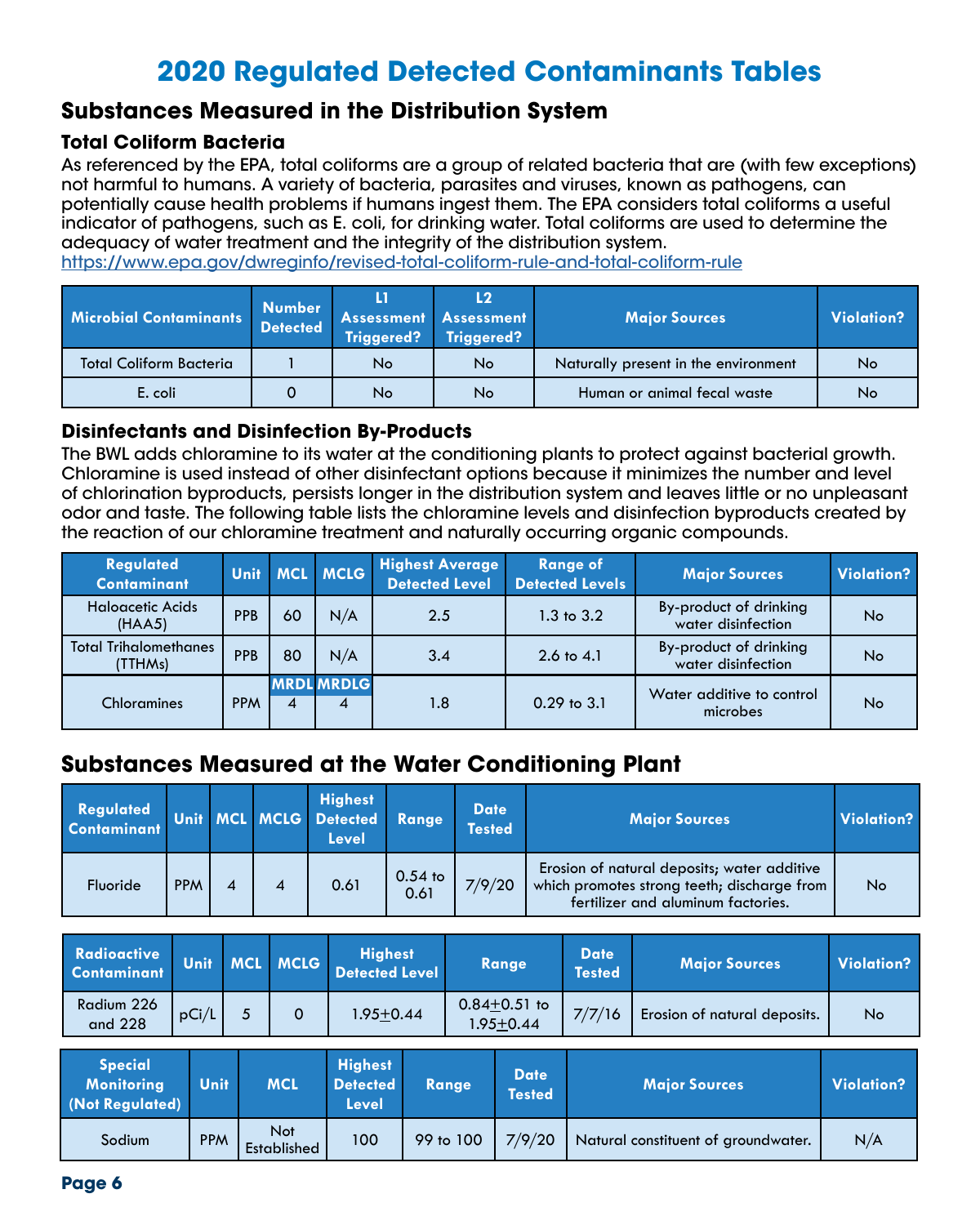# **2020 Lead and Copper – Monitoring at Customers' Tap**

| <b>Contaminant</b><br><b>Subject to AL</b> | <b>Unit</b> | <b>AL</b>                       | <b>MCLG</b> | 9 out of 10<br>homes were<br>below a<br>level of: | # of<br>samples<br>above the<br>action level: | <b>Range of</b><br><b>Individual</b><br><b>Sample</b><br><b>Results:</b> | <b>Major Sources</b>                                                                                                       | Violation? |
|--------------------------------------------|-------------|---------------------------------|-------------|---------------------------------------------------|-----------------------------------------------|--------------------------------------------------------------------------|----------------------------------------------------------------------------------------------------------------------------|------------|
| Copper                                     | <b>PPM</b>  | $*1.3$ at<br>90th<br>percentile | 1.3         | 0                                                 | 0                                             | 0.0 <sub>to</sub> 0.0 <sub>0</sub>                                       | Corrosion of household<br>plumbing systems; erosion of<br>natural deposits.                                                | No         |
| Lead                                       | <b>PPB</b>  | $**15$<br>at 90th<br>percentile | 0           | $\mathfrak{p}$                                    |                                               | 0 to 18***                                                               | Lead service lines, corrosion<br>of household plumbing<br>including fittings and fixtures;<br>Erosion of natural deposits. | <b>No</b>  |

#### **Water Quality Table Footnotes:**

\* 9 out of 10 homes tested must show a concentration equal to or lower than 1.3 parts per million

\*\* 9 out of 10 homes tested must show a concentration equal to or lower than 15 parts per billion

\*\*\* One home out of 51 homes sampled showed a result at 18 ppb, the customer installed a new water heater the day prior to sampling and may have dislodged a lead particle from the water heater. A resample at the home had a 2 ppb result. All other homes sampled during compliance were between 0 and 2.2 ppb.

# **Important Information About Your Drinking Water**

#### **Monitoring Requirements Not Met for the Lansing Board of Water & Light**

We are required to monitor your drinking water for specific contaminants on a regular basis. Results of regular monitoring are an indicator of whether our drinking water meets health standards. During May 1, 2020 to May 31, 2020, we did not correctly monitor for trihalomethanes (TTHM). Therefore, we cannot be sure of the quality of our drinking water during that time.

**What should I do?** There is nothing you need to do at this time. This is not an emergency. You do not need to boil water or use an alternative source of water. Even though this is not an emergency, as our customer, you have a right to know what happened and what we are doing to correct the situation.

The table below lists the contaminants we did not properly test for, how often we are supposed to sample for these contaminants, how many samples we are supposed to take, how many samples we took, when samples should have been taken, and the dates we will collect follow-up samples.

| <b>Contaminant</b> | <b>Required Sampling Number of</b><br><b>Freauency</b> | <b>Samples Taken</b> | <b>When All Samples Should</b><br><b>Have Been Collected</b> | <b>Date Additional Samples Will</b><br><b>Be Collected</b> |
|--------------------|--------------------------------------------------------|----------------------|--------------------------------------------------------------|------------------------------------------------------------|
| TTHM               | 2 Samples/3 Months                                     |                      | May 1, 2020 - May 31, 2020                                   | Aug 1, 2020 - Aug 31, 2020                                 |

#### **What happened? What is being done?**

We collected the required samples, but they were not analyzed for TTHM during the required hold time. We are making every effort to assure this does not happen again, and have collected the required follow-up samples.

For more information, please contact the BWL's Water Quality Administrator at 517-702-7059 or [water@lbwl.com.](mailto:water%40lbwl.com?subject=)

Please share this information with all the other people who drink this water, especially those who may not have received this notice directly (for example, people in apartments, nursing homes, schools, and businesses). You can do this by posting this notice in a public place or distributing copies by hand or mail.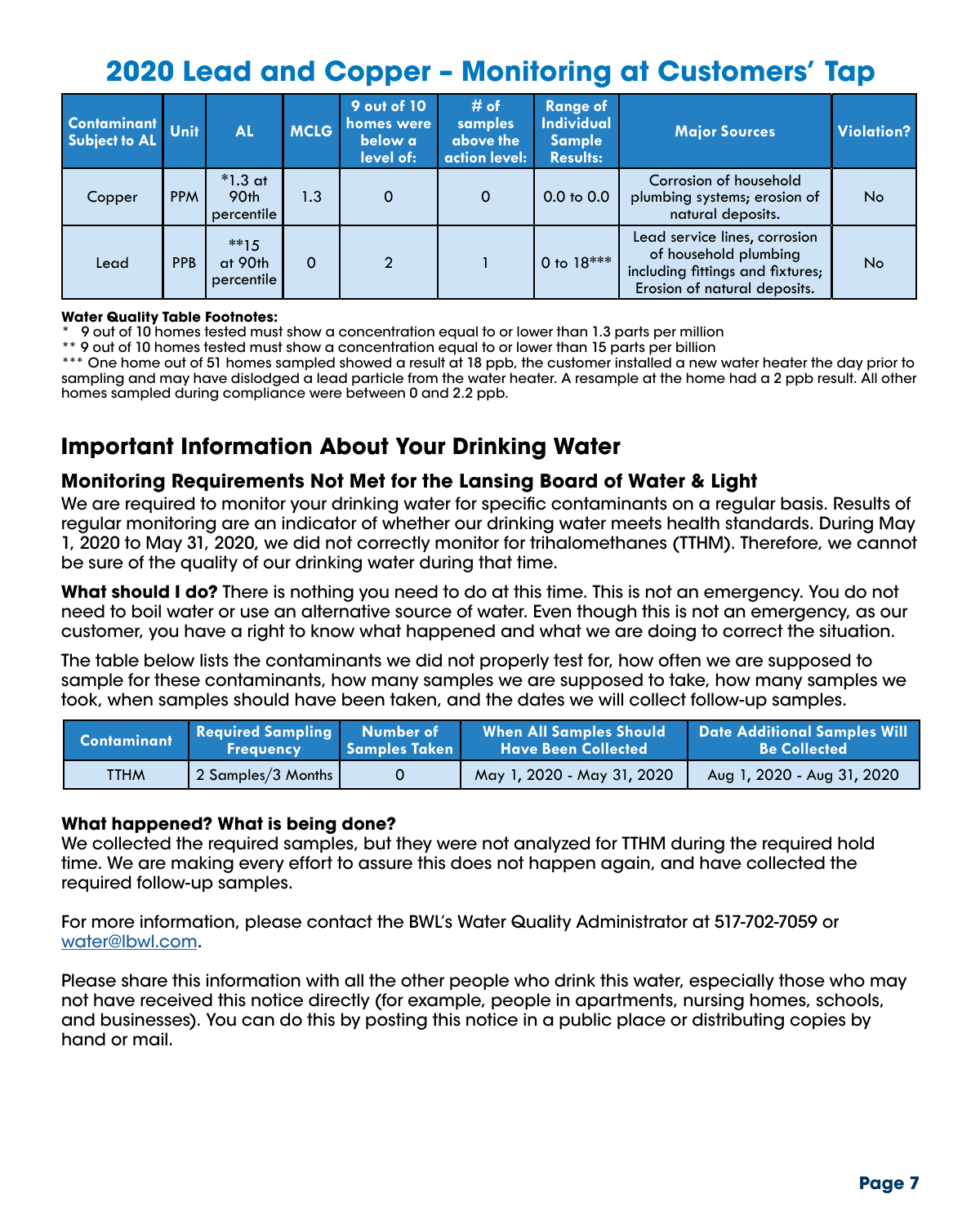# <span id="page-7-0"></span>**Unregulated Contaminants**

Unregulated contaminants do not have an MCL or MCLG but are reported to and evaluated by EGLE and EPA. Monitoring helps the EPA determine which areas of the country these contaminants are being detected and to develop future regulations. As our customers, you may request the results of our tests by contacting the BWL's Water Quality Administrator at 517-702-7059 or [water@lbwl.com.](mailto:water%40lbwl.com?subject=)

The BWL monitors for Perfluorinated Compounds (PFAS), which included PFOS and PFOA, at the entry point to the distribution system annually and no PFAS has been detected.

The BWL monitored for 1,4-Dioxane, at the entry point to the distribution system in 2015 and it was detected at trace levels at our Dye Water Conditioning Plant (less than 0.2 ppb). The EPA has established a lifetime health advisory level of 200 ug/L (or ppb), and the EGLE established an action level of 7.2 ppb (consistent with the Part 201 Residential Drinking Water Cleanup Criterion). The BWL continues to monitor 1,4-Dioxane quarterly at our Dye Water Conditioning Plant so we can respond accordingly if needed.

For additional information on Contaminants of Emerging Concern, visit [lbwl.com/customers/water](http://lbwl.com/customers/water-resource-center/contaminants-emerging-concern )[resource-center/contaminants-emerging-concern](http://lbwl.com/customers/water-resource-center/contaminants-emerging-concern )

| <b>Unregulated</b><br><b>Contaminants</b> | <b>Unit</b> | <b>Average</b><br><b>Detected Level</b> | Range          | <b>Date Tested</b> | <b>Major Sources</b>                               |
|-------------------------------------------|-------------|-----------------------------------------|----------------|--------------------|----------------------------------------------------|
| Chromium                                  | <b>PPB</b>  | 0.2                                     | $0.2 - 0.3$    | Feb & Aug 2015     | Natural constituent of groundwater                 |
| Molybdenum                                | <b>PPB</b>  | 1.1                                     | $0-1.2$        | Feb & Aug 2015     | Industrial activities; naturally occurring sources |
| Strontium                                 | <b>PPB</b>  | 166                                     | 120-210        | Feb & Aug 2015     | Industrial activities; naturally occurring sources |
| Vanadium                                  | <b>PPB</b>  | 0.3                                     | $0.2 - 0.4$    | Feb & Aug 2015     | Industrial activities; naturally occurring sources |
| l Chromium Hexavalent l                   | <b>PPB</b>  | 0.2                                     | $0.14 - 0.24$  | Feb & Aug 2015     | Industrial activities; naturally occurring sources |
| Chlorate                                  | <b>PPB</b>  | 174                                     | 32-330         | Feb & Aug 2015     | By-product of disinfection                         |
| 1.4-Dioxane                               | <b>PPB</b>  | 0.14                                    | $0.14 - 0.14$  | Feb & Aug 2015     | Industrial activities and landfills                |
| Manganese                                 | <b>PPB</b>  | 0.54                                    | $0.44 - 0.67$  | Mar & Aug 2020     | Natural constituent of groundwater                 |
| HAA5                                      | <b>PPB</b>  | 2.25                                    | $1.74 - 3.133$ | Mar & Aug 2020     | By-product of disinfection                         |
| <b>HAABr</b>                              | <b>PPB</b>  | 0.31                                    | $0 - 0.46$     | Mar & Aug 2020     | By-product of disinfection                         |
| HAA9                                      | <b>PPB</b>  | 2.56                                    | $2.20 - 3.46$  | Mar & Aug 2020     | By-product of disinfection                         |

#### **Information About Fluoride**

The raw water coming into the BWL's two water conditioning plants has a naturally occurring level of fluoride of approximately 0.35 ppm. The BWL adds fluoride to the water to bring it to the optimal level of 0.7 ppm recommended by the Center for Disease Control and Prevention and the U.S. Public Health Service and approved by the EPA.

As stated on the [www.CDC.gov/fluoridation/safety](http://www.CDC.gov/fluoridation/safety) website, the "CDC monitors the public health benefits and risks of community water fluoridation from studies published by panels of experts from health and scientific fields. These reviews, conducted over many years, have concluded that water fluoridation is both safe and effective."

Further information about fluoride in drinking water, including specific information about infants, can be obtained from the CDC website at [www.cdc.](http://www.cdc.gov/fluoridation
) [gov/fluoridation](http://www.cdc.gov/fluoridation
)

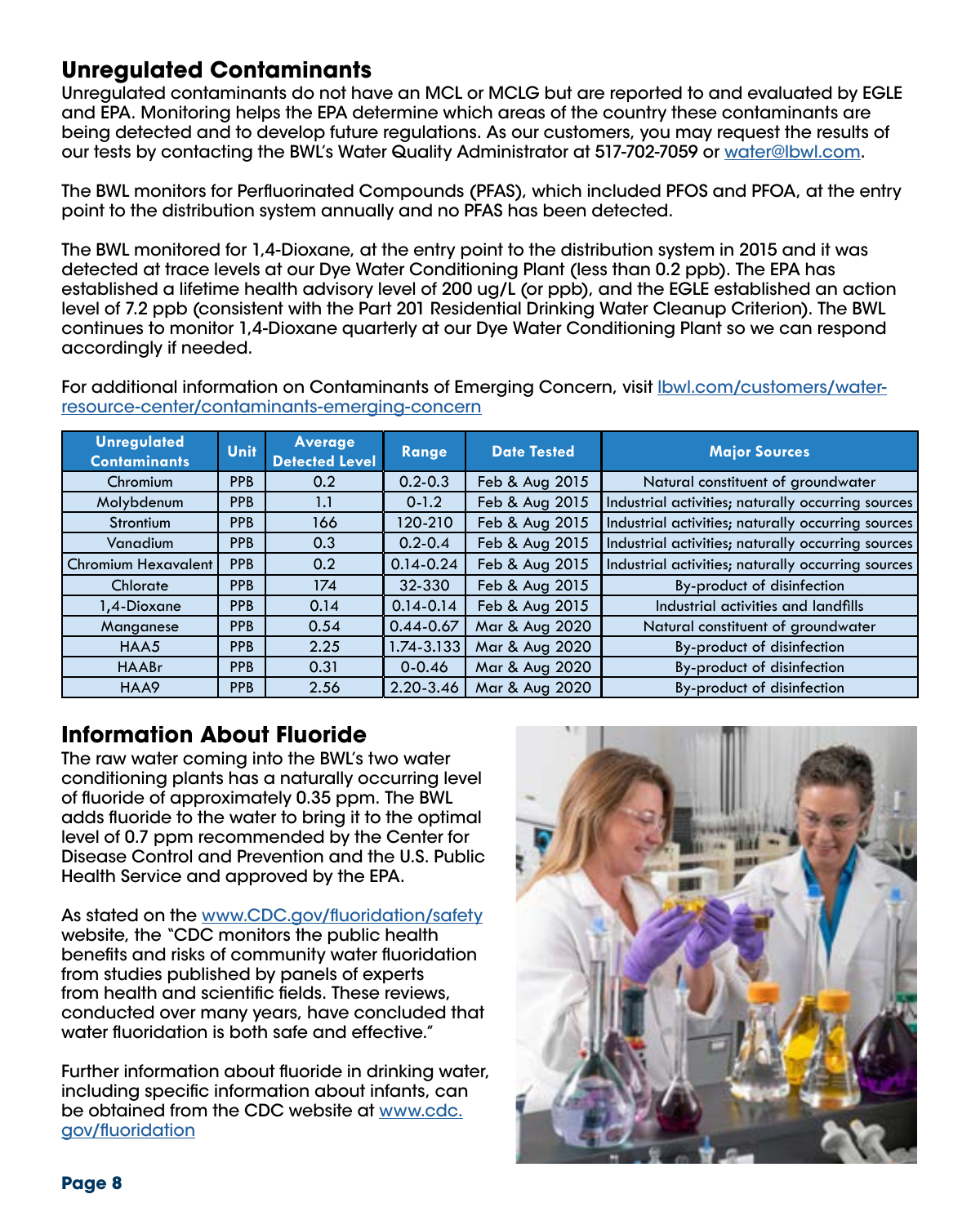### <span id="page-8-0"></span>**How the BWL is Reducing Exposure to Lead in Drinking Water**

The BWL follows a two-part strategy to protect its residential and commercial customers from exposure to lead leaching into drinking water. First, in December 2016, the BWL replaced its last active lead service line, joining Madison, Wisconsin as the second water utility in the nation to have removed all lead service lines. The project began in 2004 and removed 12,150 active lead service lines at a cost of \$44.5 million. The BWL replaced the connection from the water main to the meter, which the BWL owns, at a home or business.

Secondly, the BWL uses a corrosion control additive to create a protective coating in the water mains, service lines and indoor plumbing. To assure that these strategies are effective, the BWL conducts daily monitoring at the plant for corrosion control concentrations and periodic monitoring in the distribution system for corrosion control, and lead and copper in the drinking water. These are just a few of the many tests performed by the BWL to assure the water remains safe.

The BWL's compliance monitoring is every three years for lead and copper and was last sampled in June 2020.





# **Important Information About Lead**

If present, elevated levels of lead can cause serious health problems, especially for pregnant women and young children. Lead in drinking water comes primarily from materials and components associated with water service lines and home plumbing. The BWL is responsible for providing high-quality drinking water but cannot control the variety of materials used in plumbing components. When your water has been sitting for several hours, you can minimize the potential for lead exposure by flushing your tap for 30 seconds to 2 minutes before using water for drinking or cooking.

Infants and children who drink water containing lead could experience delays in their physical or mental development. Children could show slight deficits in attention span and learning abilities. Adults who drink this water over many years could develop kidney problems or high blood pressure.

If you are concerned about lead in your water, you may wish to have your water tested. Information on lead in drinking water, testing methods and steps you can take to minimize exposure is available from the Safe Drinking Water Hotline (800-426-4791) or at <http://water.epa.gov/drink/info/lead/index.cfm>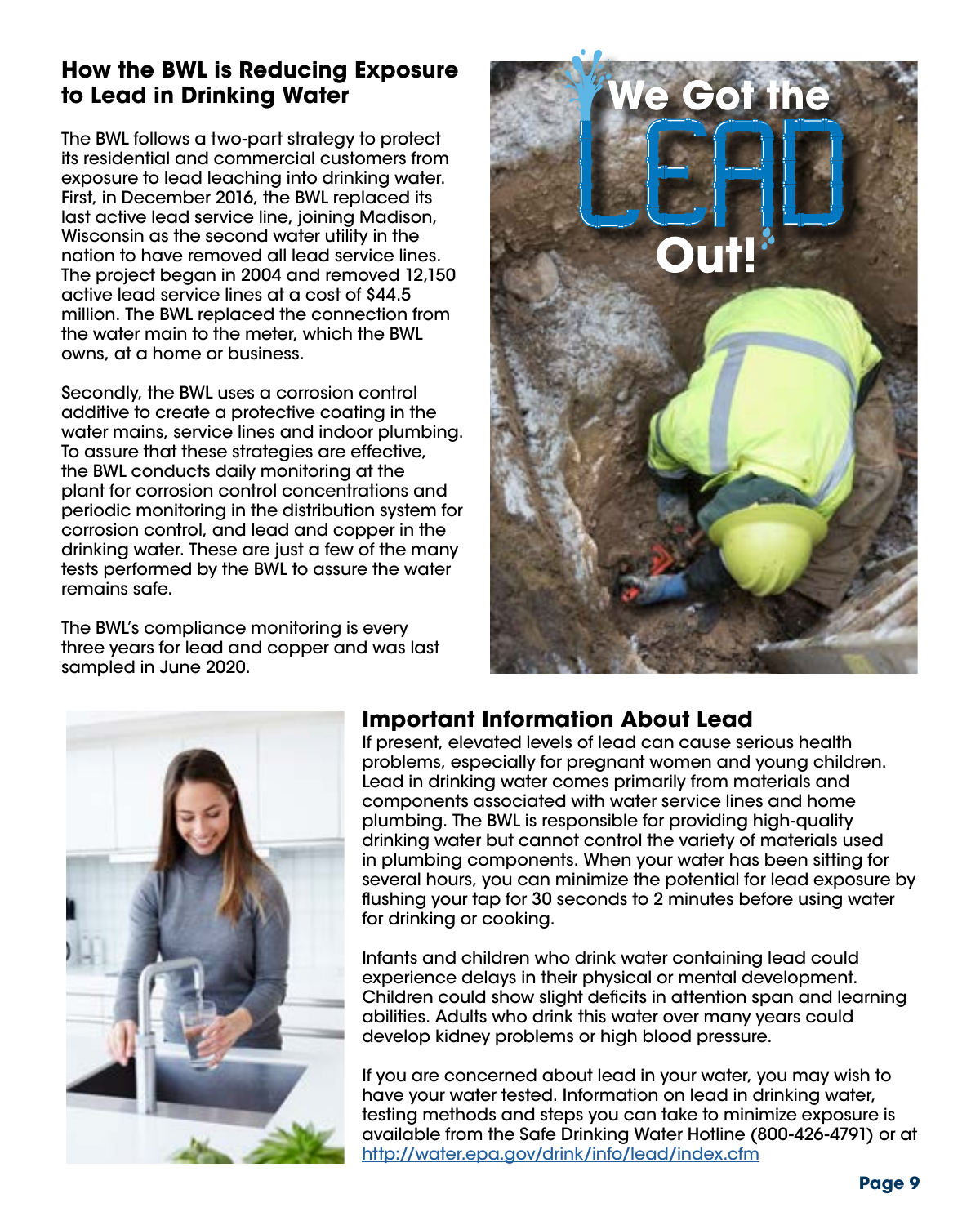### **Is There Lead in My Water?**

There is no detectable lead in BWL drinking water when it leaves our conditioning plants. However, since water is naturally corrosive, small amounts of lead can dissolve into your drinking water if your water sits for several hours in contact with household plumbing fixtures, solder or faucets. The corrosion control additive the BWL uses creates a protective coating to reduce or eliminate the risk of exposure, but the EPA recommends additional steps you can take.



To find out for certain if you have lead in drinking water, have your water tested.

Arrangements can be made for water testing through your county health department and each test costs about \$20.

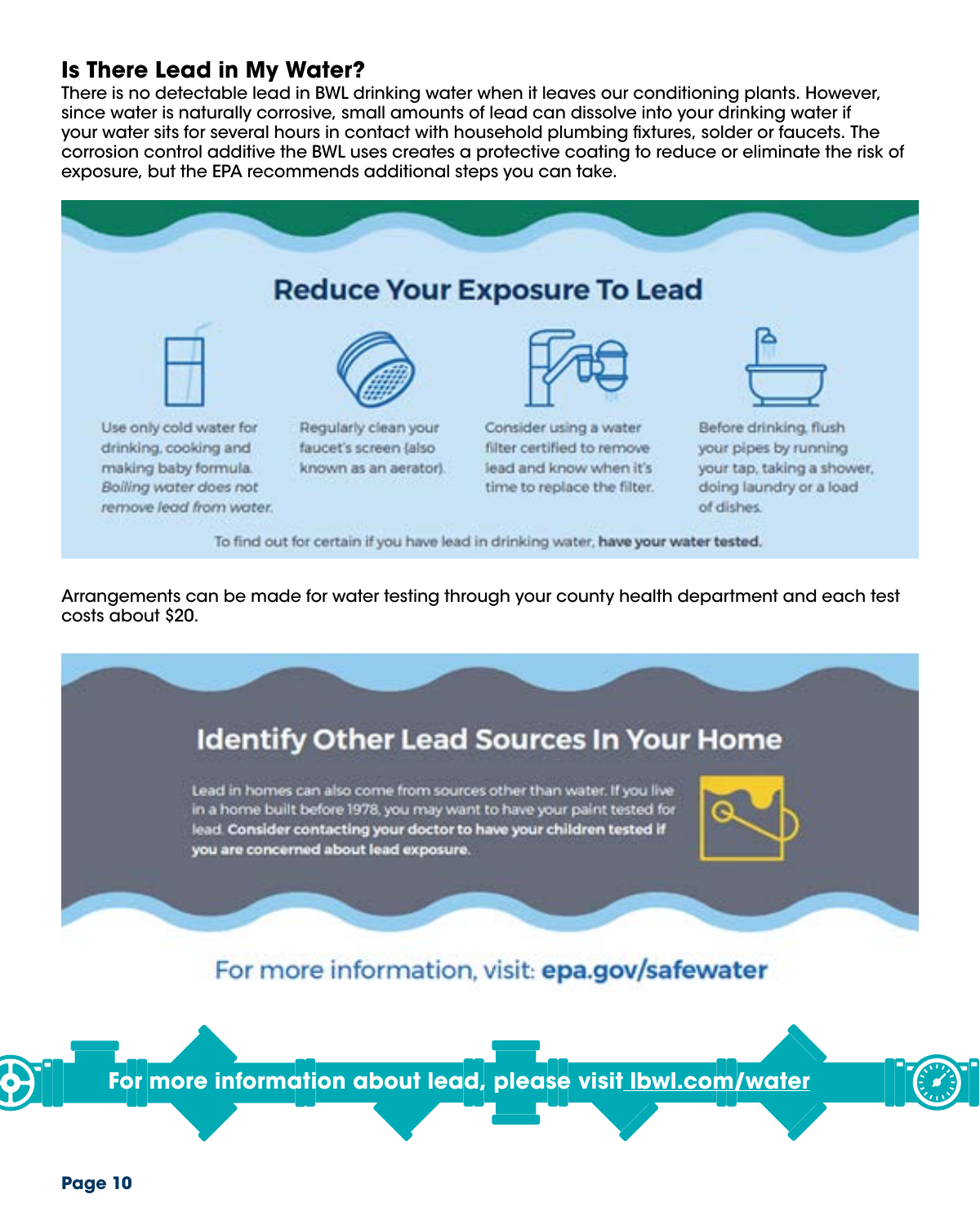### <span id="page-10-0"></span>**Parameters of BWL Conditioned Water**

The BWL performs an average of 16,000 water quality tests per year. This table represents results of typical concentrations and ranges of other parameters present in your water supply. These results are within acceptable ranges. The results can vary depending on the wells that are in use, the time of the year and the different areas of the water distribution system. For a PDF version of this list, please visit the BWL website at [lbwl.com/water](http://lbwl.com/water) and click the *Typical Analysis of Conditioned Water*.

|                               |              | <b>Your Water Results</b>    |              |  |  |  |
|-------------------------------|--------------|------------------------------|--------------|--|--|--|
| <b>Parameter</b>              | <b>Units</b> | <b>Typical Concentration</b> | Range        |  |  |  |
| Calcium (as CaCO3)            | <b>PPM</b>   | 60                           | 40-70        |  |  |  |
| Magnesium (as CaCO3)          | <b>PPM</b>   | 42                           | 33-58        |  |  |  |
| Hardness* (as CaCO3)          | <b>PPM</b>   | 98                           | 86-130       |  |  |  |
| Carbonate (as CaCO3)          | <b>PPM</b>   | 22                           | $17-27$      |  |  |  |
| Bicarbonate (as CaCO3)        | <b>PPM</b>   | 16                           | $13 - 23$    |  |  |  |
| Total Alkalinity (as CaCO3)   | <b>PPM</b>   | 35                           | $31 - 51$    |  |  |  |
| $Iron*$                       | <b>PPM</b>   | 0.1                          | $0.1 - 0.25$ |  |  |  |
| Sulfate*                      | <b>PPM</b>   | 104                          | 80-170       |  |  |  |
| Chloride*                     | <b>PPM</b>   | 70                           | 50-100       |  |  |  |
| Phosphate, Ortho (as P)       | <b>PPM</b>   | 0.3                          | $0.1 - 0.6$  |  |  |  |
| pH                            | pH units     | 9.4                          | $9.0 - 10$   |  |  |  |
| <b>Total Dissolved Solids</b> | <b>PPM</b>   | 275                          | 250-300      |  |  |  |
| Conductivity*                 | uS/cm        | 580                          | 450-730      |  |  |  |

\*These parameters will typically be at the high end of the range during high demand periods in the summer months of June, July and August.

#### **Understanding Water Measurements**

Ever feel confused when reading the results presented in the data tables? Don't worry, you're not alone. It can be difficult to understand parts per million (ppm), parts per billion (ppb) or even parts per trillion (ppt). Some results are also measured in Metric units, which can be even more confusing. Parts per million is the same as mg/L (milligram per liter), parts per billion is the same as ug/L (micrograms per liter) and parts per trillion is the same as ng/L (nanogram per liter). Whichever way you see these results in a data table or lab report, we want to help make it a little easier to understand.

Let's start with the largest measure typically used in water quality, parts per million, which for example, is how we measure Chlorine residuals. Here are some references that may help you visualize the scale for ppm.

One ppm is like:

- one inch in 16 miles,
- one second in 11.5 days,
- one minute in two years, or
- one penny in 10 thousand dollars (\$10,000)

Now, even smaller is parts per billion. This is what's used to measure lead.

One ppb is like:

- one inch in 15,782 miles,
- one second in nearly 32 years,
- one minute in two thousand years, or
- one penny in 10 million dollars (\$10,000,000)

Now, let's go down to the measurement being used for the emerging contaminant perfluoroalkyl substances (PFAS), parts per trillion.

One ppt is like:

- one second in 31,709 years,
- one minute in two million years, or
- one penny in 10 billion dollars (\$10,000,000,000)

Reference: https://www.esrl.noaa.gov/gmd/education/info\_activities/pdfs/MAA\_understanding\_ppm\_and\_ppb.pdf